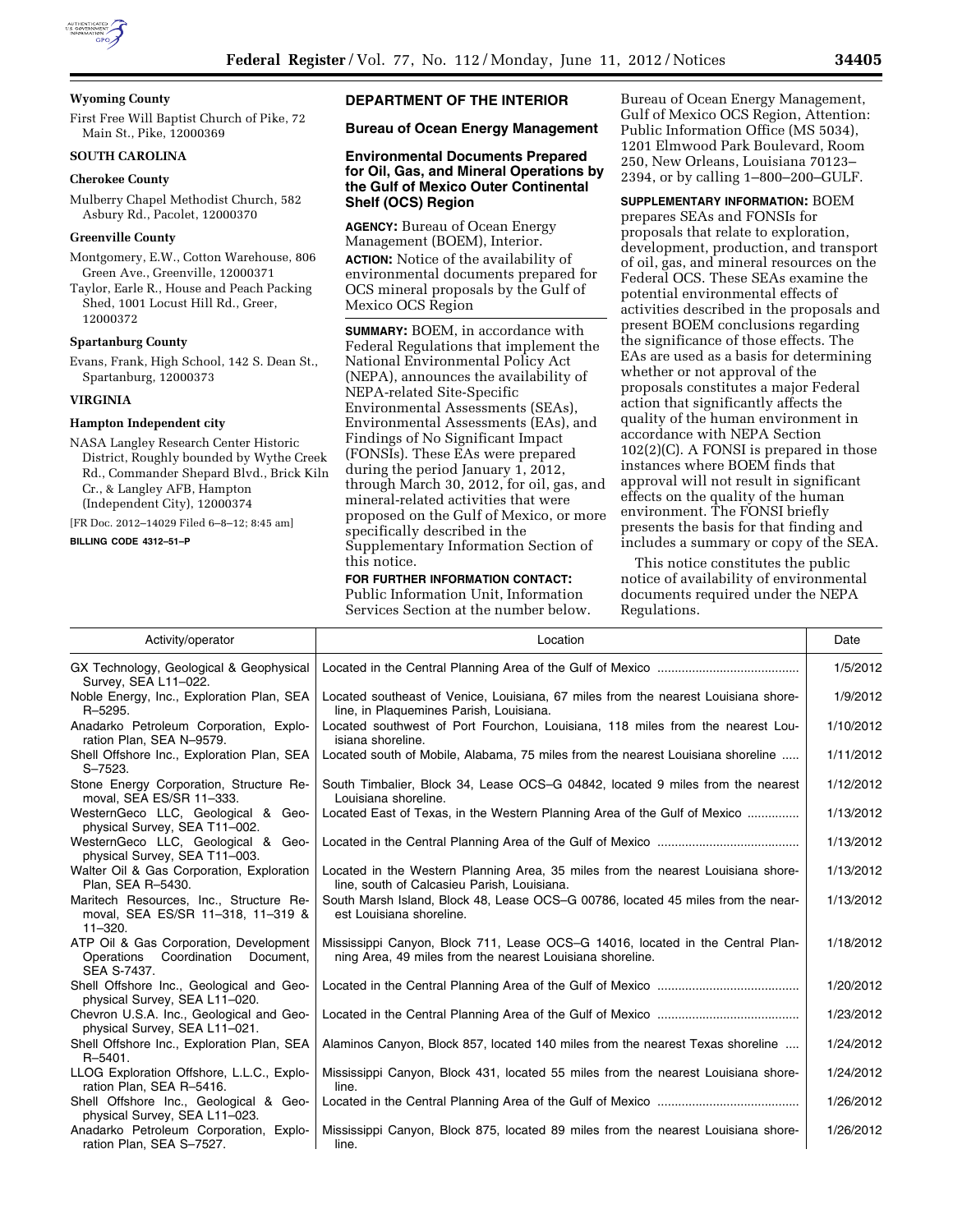| Activity/operator                                                                                                  | Location                                                                                                                                                                              | Date      |
|--------------------------------------------------------------------------------------------------------------------|---------------------------------------------------------------------------------------------------------------------------------------------------------------------------------------|-----------|
| Pisces Energy LLC, Structure Removal,                                                                              | South Timbalier, Block 162, Lease OCS-G 01249, located 33 miles from the nearest                                                                                                      | 1/26/2012 |
| SEA ES/SR 11-217 & 11-218.<br>Pisces Energy LLC, Structure Removal,<br>SEA ES/SR 11-216.                           | Louisiana shoreline.<br>Viosca Knoll, Block 76, Lease OCS–G 09737, located 21 miles from the nearest Ala-<br>bama shoreline.                                                          | 1/27/2012 |
| Palm Energy Offshore, L.L.C., Structure<br>Removal, SEA ES/SR 11-239.                                              | West Cameron, Block 538, Lease OCS-G 02552, located 93 miles from the nearest<br>Louisiana shoreline.                                                                                 | 1/27/2012 |
| Hess Corporation, Development Oper-<br>ations Coordination Document, SEA N-<br>9565.                               | Mississippi Canyon, Block 725 & 726, Lease OCS-G 22898 & 24101, located 56<br>miles from the nearest Louisiana shoreline, southeast of Port Fourchon, Lafourche<br>Parish, Louisiana. | 1/31/2012 |
| Anadarko Petroleum Corporation, Explo-<br>ration Plan, SEA R-5445.                                                 | Green Canyon, Block 903, located 130 miles from the Louisiana shoreline, south of<br>Terrebonne Parish, Louisiana.                                                                    | 2/2/2012  |
| Stone Energy Corporation, Structure Re-<br>moval, SEA ES/SR 12-049.                                                | South Pass, Block 38, Lease OCS–G 21695, located 11 miles from the nearest Lou-<br>isiana shoreline.                                                                                  | 2/2/2012  |
| Stone Energy Corporation, Structure Re-                                                                            | South Timbalier, Block 71, Lease OCS–G 14519, located 19 miles from the nearest                                                                                                       | 2/2/2012  |
| moval, SEA ES/SR 12-057.<br>Palm Energy Offshore, L.L.C., Structure<br>Removal, SEA ES/SR 11-240.                  | Louisiana shoreline.<br>West Cameron, Block 538, Lease OCS–G 02552, located 99 miles from the nearest<br>Louisiana shoreline.                                                         | 2/3/2012  |
| W & T Offshore, Inc., Structure Removal,                                                                           | West Cameron, Block 554, Lease OCS–G 07629, located 80 miles from the nearest<br>Louisiana shoreline.                                                                                 | 2/3/2012  |
| SEA ES/SR 05-046A.<br>Shell Offshore Inc., Exploration Plan, SEA<br>N-9600.                                        | Mississippi Canyon, Block 525, located 79 miles from the nearest Louisiana shore-                                                                                                     | 2/6/2012  |
| Anadarko Petroleum Corporation, Explo-                                                                             | line, south of Venice, Louisiana, in Plaquemines Parish, Louisiana.<br>Lloyd Ridge, Block 177, located 113 miles from the nearest Louisiana shoreline,                                | 2/9/2012  |
| ration Plan, SEA N-9589.<br>Tesla Offshore, LLC, Geological & Geo-                                                 | south of Mobile, Alabama.                                                                                                                                                             | 2/10/2012 |
| physical Survey, SEA L11-024.<br>Fugro Multi Client Services, Inc., Geologi-<br>cal & Geophysical Survey, SEA M12- |                                                                                                                                                                                       | 2/10/2012 |
| 001.<br>Statoil USA E&P Inc., Exploration Plan,                                                                    | Green Canyon, Block 404, located 118 miles from the nearest Louisiana shoreline                                                                                                       | 2/13/2012 |
| SEA R-5444.<br>Cobalt International Energy, L.P., Explo-                                                           | Green Canyon, Block 814, located 130 miles from the nearest Louisiana shoreline,                                                                                                      | 2/13/2012 |
| ration Plan, SEA R-5414.<br>Dynamic Offshore Resources, LLC, Struc-                                                | south of Terrebonne Parish, Louisiana.<br>Ship Shoal, Block 253, Lease OCS–G 01031, located 47 miles from the nearest Lou-                                                            | 2/13/2012 |
| ture Removal, SEA ES/SR 11-222.<br>Fairways Offshore Exploration, Inc., Struc-                                     | isiana shoreline.<br>High Island, Block 154, Lease OCS–G 23611, located 22 miles from the nearest                                                                                     | 2/14/2012 |
| ture Removal, SEA ES/SR 11-325.<br>Anadarko Petroleum Corporation, Explo-                                          | Texas shoreline.<br>Walker Ridge, Block 51, located 152 miles from the nearest Louisiana shoreline,                                                                                   | 2/14/2012 |
| ration Plan, SEA S-7513.<br>Apache Corporation, Structure Removal,                                                 | south of Terrebonne Parish, Louisiana.<br>Eugene Island, Block 105, Lease OCS-00797, located 22 miles from the nearest                                                                | 2/16/2012 |
| SEA ES/SR 12-021.<br>Energy Resource Technology GOM, Inc.,                                                         | Louisiana shoreline.<br>South Marsh Island, Block 15, Lease OCS-G 09534, located 43 miles from the near-                                                                              | 2/16/2012 |
| Structure Removal, SEA ES/SR 11-306.<br>Stone Energy Corporation, Structure Re-                                    | est Louisiana shoreline.<br>South Timbalier, Block 30, Lease OCS–G 13928, located 13 miles from the nearest                                                                           | 2/16/2012 |
| moval, SEA ES/SR 11-334.<br>Noble Energy, Inc., Exploration Plan, SEA                                              | Louisiana shoreline.<br>Mississippi Canyon, Block 697, Lease OCS-G 28021, located 68 miles from the                                                                                   | 2/17/2012 |
| N-9599.<br>Noble Energy, Inc., Exploration Plan, SEA                                                               | nearest Louisiana shoreline.<br>Green Canyon, Blocks 723 & 679, Leases OCS-G 21813 & 21811, located 122 miles                                                                         | 2/23/2012 |
| S-7521.<br>Chevron U.S.A. Inc., Development Oper-<br>ations Coordination Document, SEA N-                          | from the nearest Louisiana shoreline.<br>Walker Ridge, Block 718, located 195 miles from the nearest Louisiana shoreline,<br>southwest of Port Fourchon, Louisiana.                   | 2/23/2012 |
| 9580.<br>Energy Resource Technology GOM, Inc.,                                                                     | East Cameron, Block 184, Lease OCS-G 21579, located 57 miles from the nearest                                                                                                         | 2/24/2012 |
| Structure Removal, SEA ES/SR 11-315.<br>Energy Resource Technology GOM, Inc.,                                      | Louisiana shoreline.<br>East Cameron, Block 185, Lease OCS–G 22585, located 60 miles from the nearest                                                                                 | 2/24/2012 |
| Structure Removal, SEA ES/SR 11-314.<br>Apache Corporation, Structure Removal,                                     | Louisiana shoreline.<br>South Pelto, Block 10, Lease OCS–G 02925, located 5 miles from the nearest Lou-                                                                               | 2/24/2012 |
| SEA ES/SR 12-022, 12-023 & 12-024.<br>Energy Resource Technology GOM, Inc.,                                        | isiana shoreline.<br>South Timbalier, Block 145, Lease OCS–G 26098, located 33 miles from the nearest                                                                                 | 2/24/2012 |
| Structure Removal, SEA ES/SR 11-303.<br>Wild Well Control, Inc., Structure Re-                                     | Louisiana shoreline.<br>West Delta, Block 69, Lease OCS 00181, located 23 miles from the nearest Lou-                                                                                 | 2/24/2012 |
| moval, SEA ES/SR 11-220A.<br>Stone Energy Corporation, Structure Re-                                               | isiana shoreline.<br>Ship Shoal, Block 97, Lease OCS–G 24922, located 13 miles from the nearest Lou-                                                                                  | 3/2/2012  |
| moval, SEA ES/SR 12-098.<br>Stone Energy Corporation, Structure Re-                                                | isiana shoreline.<br>South Timbalier, Block 11, Lease OCS–G 13925, located 100 miles from the nearest                                                                                 | 3/2/2012  |
| moval, SEA ES/SR 12-099.<br>Mariner Energy Resources, Inc., Structure                                              | Louisiana shoreline.<br>Vermilion, Block 35, Lease OCS–G 00548, located 7 miles from the nearest Lou-                                                                                 | 3/2/2012  |
| Removal, SEA ES/SR 12-037.<br>Mariner Energy Resources, Inc., Structure                                            | isiana shoreline.<br>Vermilion, Block 35, Lease OCS-G 00548, located 7 miles from the nearest Lou-                                                                                    | 3/2/2012  |
| Removal, SEA ES/SR 12-038.<br>Mariner Energy Resources, Inc., Structure                                            | isiana shoreline.<br>South Marsh Island, Block 11, Lease OCS-G 01182, located 37 miles from the near-                                                                                 | 3/7/2012  |
| Removal, SEA ES/SR 12-003.<br>Fugro Multi Client Services, Inc., Geologi-<br>cal & Geophysical Survey, SEA L11-    | est Louisiana shoreline.                                                                                                                                                              | 3/8/2012  |
| 017.                                                                                                               |                                                                                                                                                                                       |           |